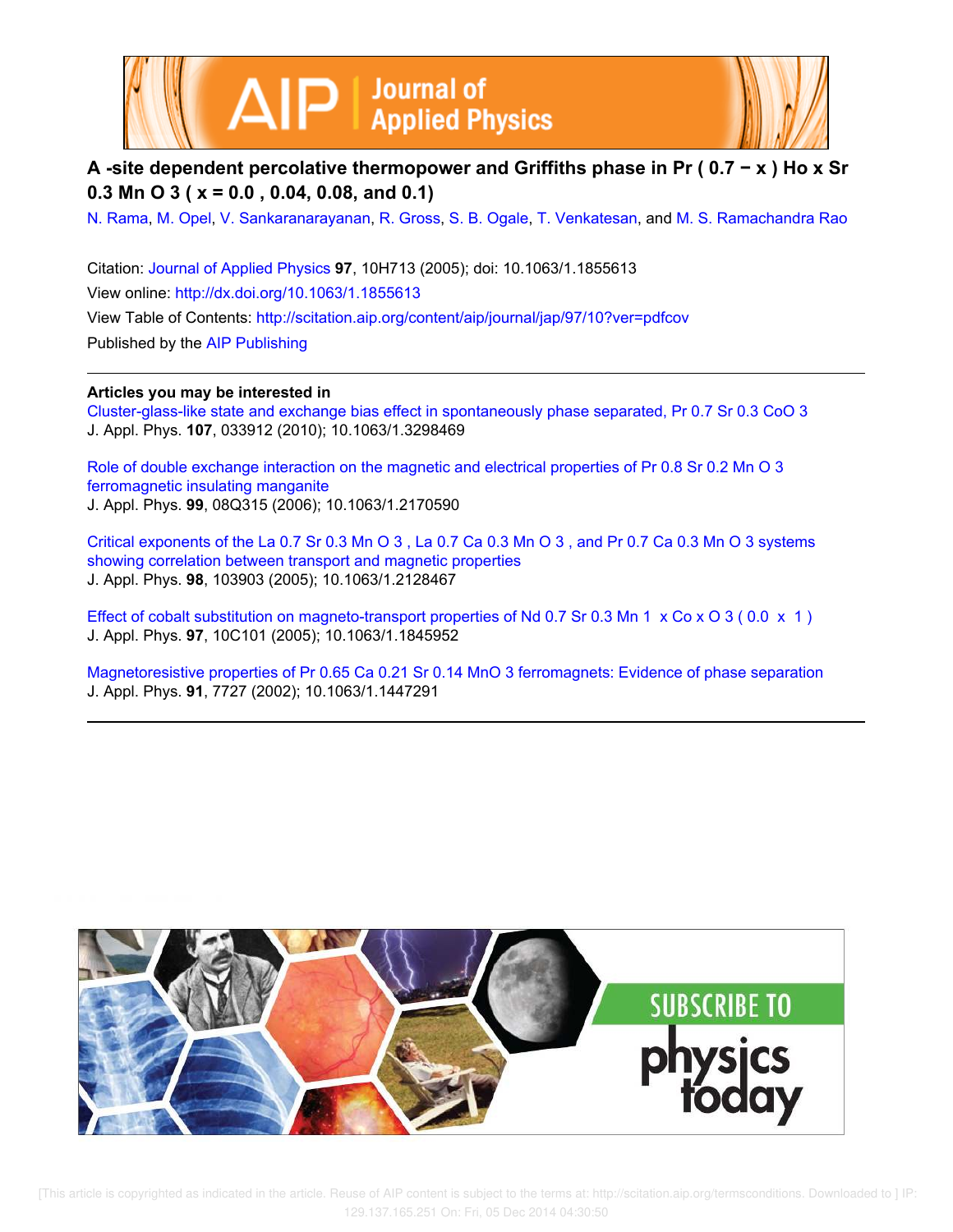# **A-site dependent percolative thermopower and Griffiths phase in Pr**"**0.7−x**…**HoxSr0.3MnO<sup>3</sup>** "**x=0.0, 0.04, 0.08, and 0.1**…

#### N. Rama

*Materials Science Research Centre, Indian Institute of Technology Madras, Chennai-600036, India and Department of Physics, Indian Institute of Technology Madras, Chennai-600036, India*

## M. Opel

*Walther-Meissner Institute, Walther-Meissner Strasse 8, Garching D-85748, Germany*

#### V. Sankaranarayanan

*Department of Physics, Indian Institute of Technology Madras, Chennai-600036, India*

#### R. Gross

*Walther-Meissner Institute, Walther-Meissner Strasse 8, Garching D-85748, Germany*

S. B. Ogale and T. Venkatesan

*Department of Physics and Centre for Superconductivity Research, University of Marlyland, College Park, Maryland 20742*

## M. S. Ramachandra Rao<sup>a)</sup>

*Materials Science Research Centre, Indian Institute of Technology Madras, Chennai-600036, India; Department of Physics, Indian Institute of Technology Madras, Chennai-600036, India; and Department of Physics and Centre for Superconductivity Research, University of Marlyland, College Park, Maryland 20742*

(Presented on 8 November 2004; published online 11 May 2005)

We report our analysis of thermopower *S*(*T*) of Pr<sub>(0.7−*x*)</sub>Ho<sub>x</sub>Sr<sub>0.3</sub>MnO<sub>3</sub> (*x*=0, 0.04, 0.08, and 0.1) compounds within a percolative framework and correlate the results with the existence of a Griffiths phase. The Griffiths temperature, at which ferromagnetic metallic clusters nucleate above  $T_c$ , is evaluated. We further show that the Griffiths phase extends over a higher temperature range above *T*<sub>C</sub> with increase in the variance of ionic radii of the *A* site. © 2005 *American Institute of Physics*. [DOI: 10.1063/1.1855613]

### **I. INTRODUCTION**

Pr<sub>1−*x*</sub>Sr<sub>*x*</sub>MnO<sub>3</sub> belongs to a family of hole doped mixed valence manganite perovskite which exhibits colossal magnetoresistance  $(CMR)$ .<sup>1</sup> The CMR effect was explained using the double exchange model<sup>2</sup> where electrons hop from singly occupied  $e_g$  orbital of Mn<sup>3+</sup> ions to empty  $e_g$  orbital of neighboring  $Mn^{\tilde{4}+}$ . However, large changes in resistivity could not be explained within this framework<sup>3</sup> and a localization mechanism not considered by this model was found to be necessary. <sup>3</sup> Meanwhile, there is evidence from both experiments<sup>4</sup> and theoretical calculations<sup>5</sup> that polaron formation due to a strong Jahn–Teller interaction plays a major role in understanding the underlying physics in these materials. A competition between the double exchange mechanism, which tends to delocalize charge carriers in order to maximize the kinetic energy gain, and the electron phonon coupling, which tends to localize the carriers, $6$  results in the formation of insulating and metallic clusters which coexist above and below  $T_{\rm C}$ . The metal-insulator transition can be thought of as due to percolation of ferromagnetic metallic clusters across  $T_{\rm C}$ .

Several factors control the paramagnetic to ferromagnetic transitions in these systems, namely, the concentration *x* of the alkaline earth, the average *A*-site radii  $\langle r_A \rangle$ , etc.<sup>7</sup> However when these two are kept constant it is seen that the variance of the average *A*-site radius disorder  $\langle \sigma^2 \rangle = \sum y_i r_i^2$  $-\langle r_A \rangle^2$  ( $r_i$  is the ionic radii size of the *A*-site ion of concentration  $y_i$ ) plays an important role.<sup>8</sup> It is seen that  $T_C$  decreases linearly as  $\langle \sigma^2 \rangle$  increases. This random distribution of the *A*-site ions and hence charges  $(2 +$  due to Sr and 3+ due to rare earth) result in random charge trapping centers for the  $e_g$  electrons. This leads to regions with varying mobility, leading to an intrinsic phase separation in the lattice.

Combined effects of intrinsic randomness, doping, and tendency to phase separate and self-trapping of polarons were found to result in the formation of Griffiths–McCoy singularities leading to divergences in free energy and magnetization at a temperature  $T_G$  well above  $T_C$  the Curie temperature.<sup>9</sup> The temperature range between  $T_G$  and  $T_C$  was termed as Griffiths phase. Recently Salamon *et al.*<sup>10</sup> reported that the CMR effect in manganites is due to the presence of a Griffiths singularity and the percolating entities are nucleated by the intrinsic arbitrariness in the lattice below a temperature  $T_{\rm C}^{\rm rand}$  that occurs above the para-ferromagnetic Curie transition. This  $T_{\rm C}^{\rm rand}$  can be thought of as equivalent to  $T_{\rm G}$ and occurs due to the nucleation of ferromagnetic clusters whose local transition temperature is higher than  $T_{\text{C}}$ .

In this work, we report our analysis of thermopower of  $Pr_{(0.7-x)}Ho_xSr_{0.3}MnO_3$  ( $x=0, 0.04, 0.08,$  and 0.1) compounds

a)Author to whom correspondence should be addressed; electronic mails: msrrao@iitm.ac.in, msrrao@squid.umd.edu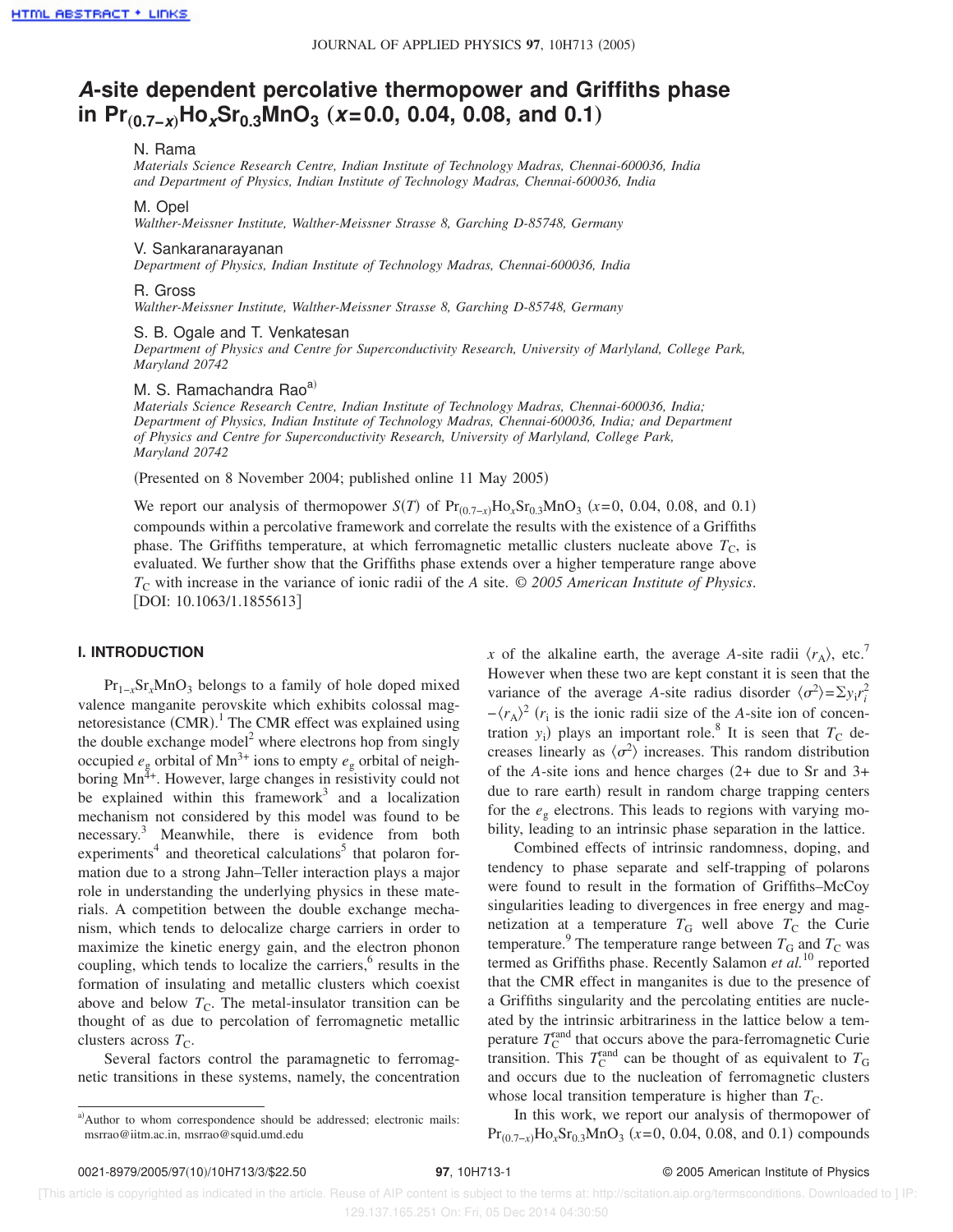

FIG. 1. X-ray diffractograms for Pr<sub>(0.7-*x*)</sub>Ho<sub>x</sub>Sr<sub>0.3</sub>MnO<sub>3</sub> where *x*=0, 0.04, 0.08, and 0.1. The samples could be indexed to a pseudocubic structure.

within a percolative framework and correlate the results with the existence of a Griffiths phase, and evaluate  $T_{\rm C}^{\rm rand}$  from these analysis.

#### **II. EXPERIMENT**

The samples for the present study were prepared using the solid state route. The single-phase nature of the compounds was ascertained using x-ray diffraction using a Rich– Seifert diffractometer. The temperature variation of ac susceptibility was measured using a commercial susceptometer (Sumitomo, Japan). Thermoelectric power was measured by the standard dc technique using a homemade automated experimental setup.<sup>11</sup>

#### **III. RESULTS AND DISCUSSIONS**

The x-ray diffractograms for all the samples are shown in Fig. 1. The samples are single phase in nature and could be indexed to a pseudocubic structure. Energy dispersion of x-ray analysis on these samples reveal that the samples are stoichiometric and the dopants are uniformly distributed in the sample. The temperature variation of ac susceptibility of the samples is shown in Fig. 2. The minimum in the temperature derivative of the ac-susceptibility plot was taken to be the Curie temperature  $T<sub>C</sub>$  for all the samples. It is seen that  $T_{\rm C}$  decreases with increase in *A*-site disorder (Table I). This is because, as the concentration of the Ho ion increases in the *A*-site, the disorder increases correspondingly. This leads to a decrease in the Mn–O–Mn bond angle leading to a lowering of the hopping integral.<sup>7,8</sup>

Temperature variation of thermoelectric power  $S(T)$  of all the samples is shown in Fig. 3. It is seen that while for the  $x=0$  sample there is a slope change across  $T_c$ , a peak develops for the Ho doped samples. This peak becomes more and more prominent as  $\langle \sigma^2 \rangle$  increases and can be explained as follows. Above  $T_{\rm C}$ , polaron formation occurs which leads to an activated behavior in  $S(T)$ . This high temperature behavior can be expressed as  $S = S_0 + k_B/e(E_S/k_B T)$  where  $S_0$  is a constant representing the high temperature limit of thermopower and  $E<sub>S</sub>$  is the activation energy.<sup>12</sup> Across  $T<sub>C</sub>$  there is a change in the bandwidth and the mobility of the carriers



FIG. 2. Temperature variation of ac susceptibility.

increases. This manifests itself as a change in the slope in  $S(T)$  as the sample is cooled. The peak in the  $S(T)$  for *x*  $>0$  samples may arise due to the enhanced localization of carriers because of the *A*-site disorder. This results in increasing the activated behavior above  $T<sub>C</sub>$ . This is supported by the fact that the value of activation energy increases with increase in  $\langle \sigma^2 \rangle$  (Table I). Once  $T_C$  is reached ferromagnetic ordering sets in and hence carriers get delocalized leading to a reduction in  $S(T)$ . Since competition between the two mechanisms, viz., the localization of carriers due to polaron formation and delocalization of the carriers due to the double exchange mechanism, results in percolative resistivity behavior;<sup>9</sup> the thermopower may also thought to be percolative in nature.

The percolative nature of  $S(T)$  has been analyzed using  $S_{total} = pS_{FMM}(T) + (1-p)S_{PMI}(T)$ , where *p* is the weighted metallic volume fraction and  $S_{FMM}(T)$  and  $S_{PMI}(T)$  being the contribution to  $S(T)$  from the ferromagnetic metallic and paramagnetic insulating regions, respectively. A temperature dependence of  $p=1/[1+\exp(-U/k_BT)]$  where  $U=U_0(1)$  $-\hat{T}/T_{\text{C}}^{\text{top}}$  was used<sup>13</sup> where  $T_{\text{C}}^{\text{top}}$  is the transition temperature obtained from thermopower. The  $S_{PMI}(T)$  was fitted to an expression  $S_0 + k_B/e(E_S/k_B T)$  where  $S_0$  is a constant representing the high temperature limit of thermopower and  $E<sub>S</sub>$  is the activation energy.  $S_{FMM}(T)$  was fitted to a polynomial with *T*,  $T^2$ , and  $T^3$  terms.<sup>12</sup> The fits to the above model are shown in Fig. 3. It is seen that this model is able to fit the temperature variation in thermopower well, indicating the percolative nature of the thermopower. The value of transition temperature  $T_{\rm C}^{\rm (ep)}$  as obtained from the fit curve is given in Table I along with  $T_{\rm C}$ .  $T_{\rm C}^{\rm top}$  is found to be higher than  $T_{\rm C}$ for all the Ho doped samples. The  $T_{\rm C}^{\rm{lep}}$  is plotted along with  $1/\chi$  for the  $x=0$  and  $x=0.1$  samples alone for clarity in Fig.

TABLE I. Variance of the *A*-site disorder  $(\langle \sigma^2 \rangle)$ , lattice constant *a*, Curie temperature  $T_c$ , transition temperature from  $S(T)$   $T_c^{\text{top}}$ , activation energy  $E_S$ , and  $\Delta T = (T_{\rm C}^{\rm top} - T_{\rm C})$  for Pr<sub>(0.7-*x*)</sub>Ho<sub>x</sub>Sr<sub>0.3</sub>MnO<sub>3</sub> (*x*=0, 0.04, 0.08, and 0.1).

| $\boldsymbol{x}$ | $\langle \sigma \rangle^2 \times 10^{-3}$ $\AA^2$ a $\langle \AA \rangle$ $T_C$ (K) $T_C^{top}$ (K) $E_S$ (meV) $\Delta T$ (K) |       |     |     |       |    |
|------------------|--------------------------------------------------------------------------------------------------------------------------------|-------|-----|-----|-------|----|
| $\Omega$         | 3.6                                                                                                                            | 3.862 | 250 | 251 | 7.64  |    |
| 0.04             | 4.379                                                                                                                          | 3.857 | 201 | 212 | 11.72 | 11 |
| 0.08             | 5.113                                                                                                                          | 3.856 | 169 | 185 | 12.11 | 16 |
| 0.1              | 5.44                                                                                                                           | 3.851 | 146 | 171 | 15.41 | 25 |